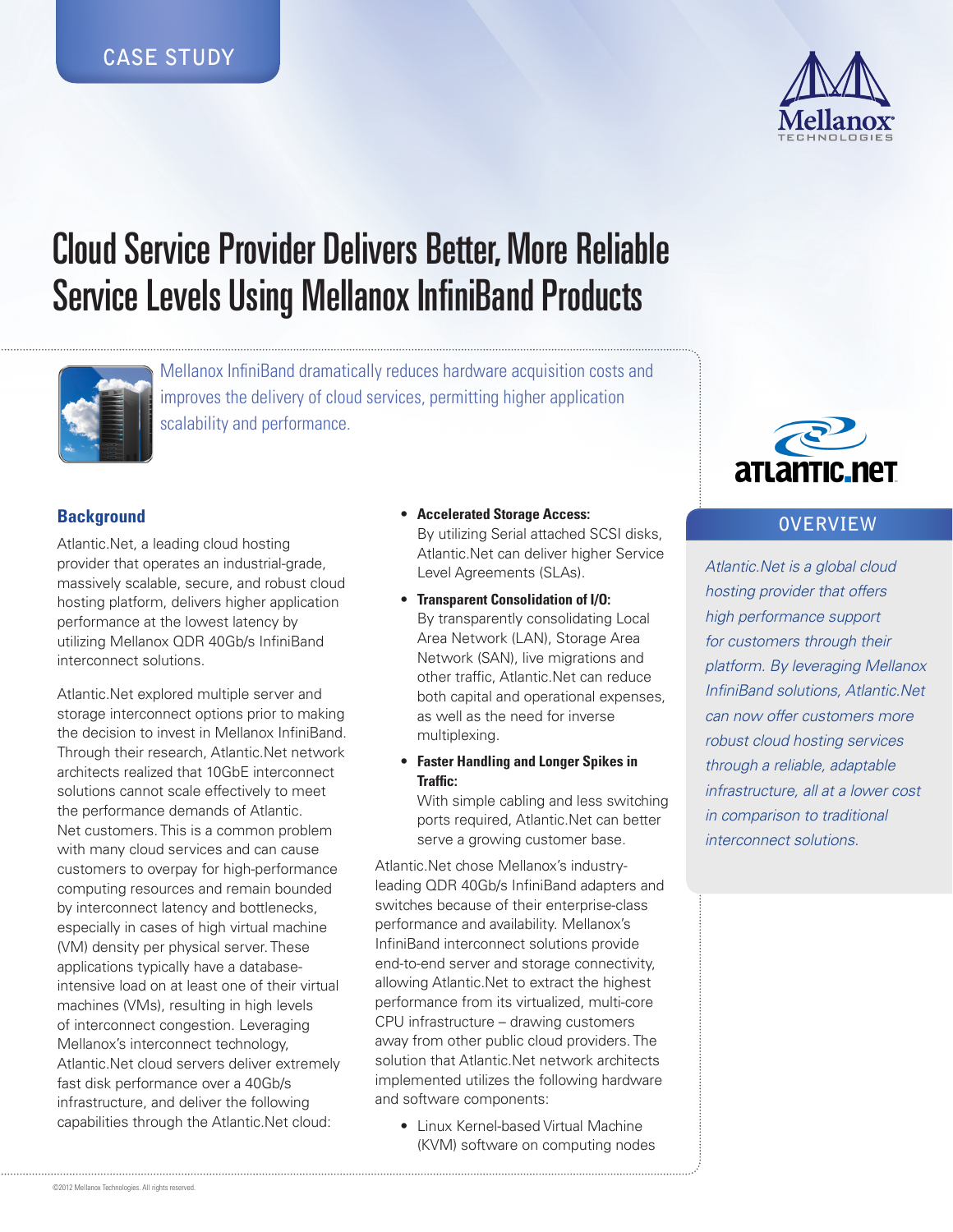based on Intel Xeon Processors

- • Mellanox QDR 40Gb/s InfiniBand adapters and switches to connect the server and storage infrastructure
- High performance storage initiator and target software
- Custom designed storage hardware solution to further maximize efficiency
- Customized storage replication and high availability solution

Mellanox's solutions also provide Atlantic.Net with support for I/O virtualization, transparent NIC, and storage interfaces to VMs. This has enabled Atlantic. Net to deliver the performance and scalability needed to support CPU-intensive, high data volume applications at a lower cost.

## **Solution**

#### **1. Price and Cost Advantage:**

Expensive hardware, scaling, overhead costs, as well as administrative costs and increased interconnection costs can be avoided with Mellanox's interconnect technologies. Resources are not wasted with 40Gb/s connections, as opposed to typical overhead loss where more resources are needed to combine the smaller Ethernet connections. The optimization of resources by Mellanox InfiniBand leads to huge cost savings.

#### **2. Faster Storage Access:**

Becuase of the high density and random I/O patterns involved, traditional storage systems cannot cope with the load, causing decreased performance and slower response time. However, a cloud computing node can be responsible for dozens of VMs, each generating independent I/O storage transactions, making it **possible for faster storage access.**

#### **3. Lower Latency:**

By utilizing the iSCSI RDMA Protocol (iSER) implemented in KVM servers over a single converged InfiniBand interconnect adapter, iSER delivers lower latency and is less complex than FC/iSCSI, resulting in lower costs to the user – 32% lower cost versus GoGrid and 43% lower cost versus Joyent. By leveraging Mellanox's interconnect solutions, Atlantic.Net now provides the fastest storage performance – 2x faster, on average, than GoGrid, Amazon and Joyent.

## **4. Extremely Fast Server Builds, Snapshots, and Backups:**

Using Atlantic.Net API, servers can be provisioned in less than 30 seconds, as opposed to other cloud providers that take 10 to 30 minutes. This is a huge advantage to enterprise level clients who are looking to save time and resources, especially when it comes to provisioning hundreds of servers. Snapshots and backups are also built into Atlantic.Net's cloud platform and are done at lightning speeds.



**Figure 1.** Cloud Hosting Disk I/O Benchmarks Comparison

#### **Consolidate I/O Transparently**

Performance (MB/s)

୧

LAN and SAN connectivity for VMs on KVM and Atlantic.Net's management environment is tightly integrated. Mellanox provides multiple vNIC and vHBA interfaces, which are the same as what is available over multiple GbE NICs and FC HBAs from the VM's perspective. InfiniBand is completely hidden as the underlying interconnect, allowing Atlantic.Net to transparently consolidate LAN, SAN, live migrations and other traffic in a transparent fashion which reduces operational costs. Configuration of vNICs and vHBAs can also be accomplished using standard management tools.

### **Commodity Hardware and Open Source Software Platforms**

In order to further reduce capital expenditure and pass on the savings to cloud customers, Atlantic.Net's solution uses commodity hardware and open source software platforms to the fullest extent possible without compromising customer SLAs. Currently, Atlantic.Net provides a 100% uptime guarantee. The implemented cloud infrastructure, allows to deliver higher performance for the applications running in their VMs. Atlantic.Net is also able to eliminate the need to use expensive and power hungry storage arrays by using commodity hardware and open source software